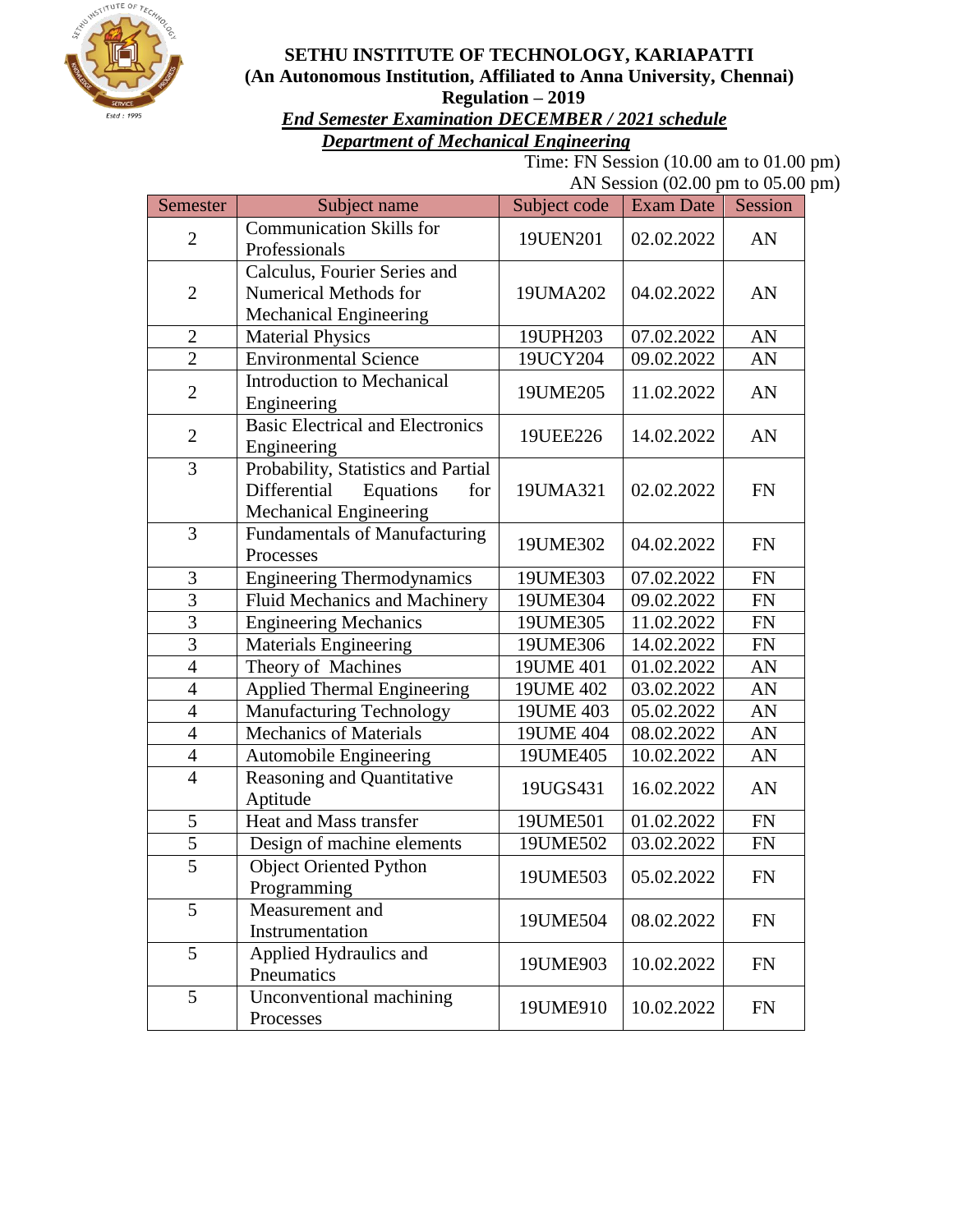| <b>Department of Civil Engineering</b> |  |  |  |  |
|----------------------------------------|--|--|--|--|
|----------------------------------------|--|--|--|--|

| Semester       | Subject name                                                            | Subject code | <b>Exam Date</b> | Session    |
|----------------|-------------------------------------------------------------------------|--------------|------------------|------------|
| $\overline{2}$ | Communication skills for<br>Professionals                               | 19UEN201     | 02.02.2022       | AN         |
| $\overline{2}$ | Differential equations, Complex<br>analysis and Transform<br>techniques | 19UMA206     | 04.02.2022       | AN         |
| $\overline{2}$ | <b>Building Physics</b>                                                 | 19UPH206     | 07.02.2022       | AN         |
| $\overline{2}$ | <b>Environmental</b> science                                            | 19UCY204     | 09.02.2022       | AN         |
| $\overline{2}$ | <b>Introduction to Civil Engineering</b>                                | 19UCE205     | 11.02.2022       | AN         |
| $\overline{2}$ | <b>Basic Electrical and Electronics</b><br>Engineering                  | 19UEE226     | 14.02.2022       | AN         |
| 3              | Probability, Statistics and<br><b>Transform Techniques</b>              | 19UMA325     | 02.02.2022       | <b>FN</b>  |
| 3              | <b>Engineering Geology and</b><br><b>Construction Materials</b>         | 19UCE302     | 04.02.2022       | <b>FN</b>  |
| 3              | <b>Basics of Engineering</b><br>Mechanics                               | 19UCE303     | 07.02.2022       | <b>FN</b>  |
| 3              | Water Supply Engineering                                                | 19UCE304     | 09.02.2022       | <b>FN</b>  |
| $\overline{3}$ | <b>Fluid Mechanics</b>                                                  | 19UCE305     | 11.02.2022       | ${\rm FN}$ |
| $\overline{3}$ | Surveying                                                               | 19UCE306     | 14.02.2022       | <b>FN</b>  |
| $\overline{4}$ | <b>Numerical Methods</b>                                                | 19UMA423     | 01.02.2022       | AN         |
| $\overline{4}$ | Soil Mechanics                                                          | 19UCE402     | 03.02.2022       | AN         |
| $\overline{4}$ | <b>Strength of Materials</b>                                            | 19UCE403     | 05.02.2022       | AN         |
| $\overline{4}$ | <b>Waste Water Engineering</b>                                          | 19UCE404     | 08.02.2022       | AN         |
| $\overline{4}$ | Highway Engineering                                                     | 19UCE405     | 10.02.2022       | AN         |
| $\overline{4}$ | <b>Applied Hydraulic Engineering</b>                                    | 19UCE406     | 12.02.2022       | AN         |
| $\overline{5}$ | Structural Analysis - I                                                 | 19UCE501     | 01.02.2022       | <b>FN</b>  |
| $\overline{5}$ | Foundation Engineering                                                  | 19UCE502     | 03.02.2022       | <b>FN</b>  |
| 5              | Design of Reinforced Concrete<br>Elements                               | 19UCE503     | 05.02.2022       | <b>FN</b>  |
| 5              | Water Resources and Irrigation<br>Engineering                           | 19UCE504     | 08.02.2022       | <b>FN</b>  |
| 5              | <b>Concrete Technology</b>                                              | 19UCE919     | 10.02.2022       | <b>FN</b>  |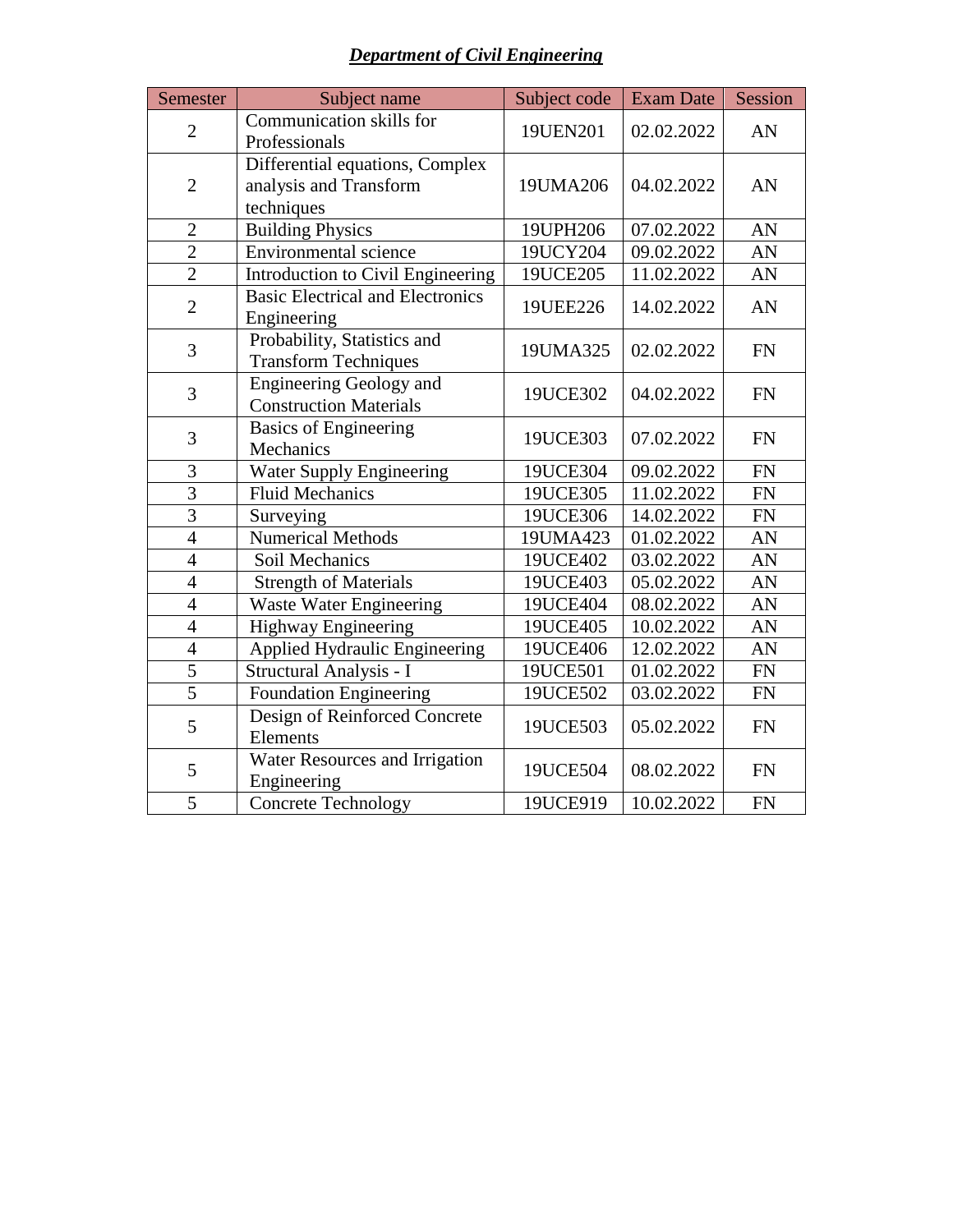#### *Department of Electronics and communication Engineering*

| Semester       | Subject name                                                        | Subject code | <b>Exam Date</b> | Session   |
|----------------|---------------------------------------------------------------------|--------------|------------------|-----------|
| $\overline{2}$ | Communication skills for<br>Professionals                           | 19UEN201     | 02.02.2022       | AN        |
| $\overline{2}$ | Calculus, Complex Analysis<br>and Numerical methods                 | 19UMA204     | 04.02.2022       | AN        |
| $\overline{2}$ | <b>Electro Magnetic Theory</b>                                      | 19UPH208     | 07.02.2022       | AN        |
| $\overline{2}$ | Environmental science                                               | 19UCY204     | 09.02.2022       | AN        |
| $\overline{2}$ | Introduction to Electronics and<br><b>Communication Engineering</b> | 19UEC205     | 11.02.2022       | AN        |
| $\overline{2}$ | <b>Electronic Devices</b>                                           | 19UEC206     | 14.02.2022       | AN        |
| 3              | Numerical Analysis and Linear<br>Algebra                            | 19UMA323     | 02.02.2022       | <b>FN</b> |
| 3              | <b>Digital Electronics and Design</b>                               | 19UEC302     | 04.02.2022       | <b>FN</b> |
| $\overline{3}$ | <b>Circuit Theory</b>                                               | 19UEC303     | 07.02.2022       | FN        |
| $\mathfrak{Z}$ | <b>Basic Electrical and</b><br><b>Instrumentation Engineering</b>   | 19UEC304     | 09.02.2022       | <b>FN</b> |
| 3              | Analog circuits                                                     | 19UEC305     | 11.02.2022       | <b>FN</b> |
| 3              | Fundamentals of C<br>Programming                                    | 19UIT326     | 14.02.2022       | <b>FN</b> |
| $\overline{4}$ | Probability and Statistics                                          | 19UMA422     | 01.02.2022       | AN        |
| $\overline{4}$ | Electromagnetic Fields and<br><b>Transmission Lines</b>             | 19UEC402     | 03.02.2022       | AN        |
| $\overline{4}$ | Signals and Systems                                                 | 19UEC403     | 05.02.2022       | AN        |
| $\overline{4}$ | Linear Integrated circuits                                          | 19UEC404     | 08.02.2022       | AN        |
| $\overline{4}$ | Analog and Digital<br>Communication                                 | 19UEC405     | 10.02.2022       | AN        |
| $\overline{4}$ | Data Structures and Algorithm<br>Analysis                           | 19UIT426     | 12.02.2022       | <b>FN</b> |
| 5              | <b>Digital Signal Processing</b>                                    | 19UEC501     | 01.02.2022       | <b>FN</b> |
| 5              | Microprocessors,<br>Microcontrollers and<br>Application             | 19UEC502     | 03.02.2022       | <b>FN</b> |
| 5              | Data Communication and<br><b>Networks</b>                           | 19UEC503     | 05.02.2022       | <b>FN</b> |
| 5              | Antenna and Wave Propagation                                        | 19UEC504     | 08.02.2022       | <b>FN</b> |
| $\overline{5}$ | Principles of Robotics                                              | 19UEC902     | 10.02.2022       | FN        |
| 5              | <b>Control Engineering</b>                                          | 19UEC904     | 10.02.2022       | <b>FN</b> |
| 5              | <b>Satellite Communication</b><br>Principles and Applications       | 19UEC916     | 10.02.2022       | <b>FN</b> |
| 5              | Reasoning and Aptitude                                              | 19UGS531     | 16.02.2022       | AN        |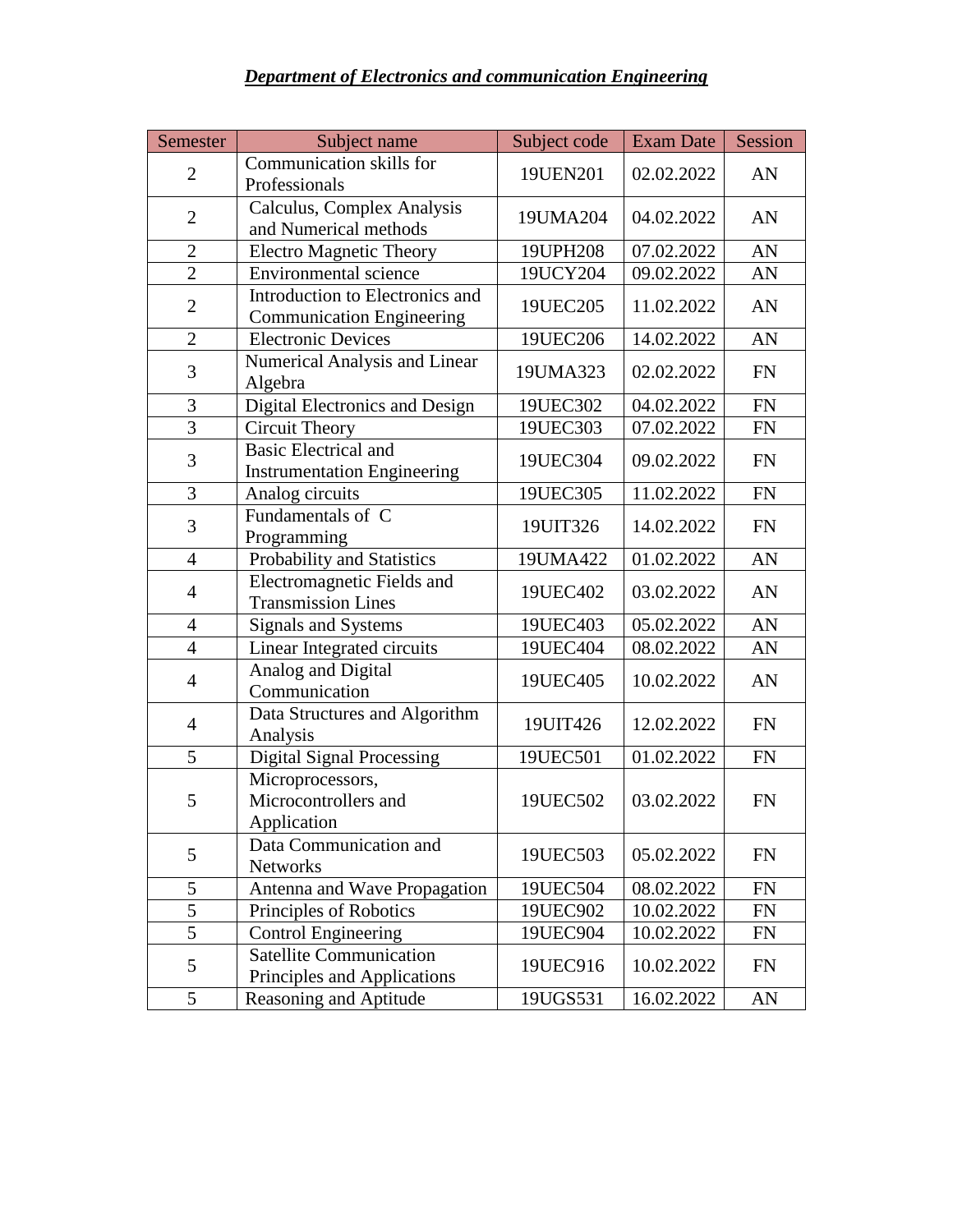| Semester       | Subject name                                                       | Subject code | <b>Exam Date</b> | Session    |
|----------------|--------------------------------------------------------------------|--------------|------------------|------------|
| $\overline{2}$ | Communication skills for<br>Professionals                          | 19UEN201     | 02.02.2022       | AN         |
| $\overline{2}$ | <b>Calculus and Transform</b><br>Techniques                        | 19UMA205     | 04.02.2022       | AN         |
| $\overline{2}$ | Physics for Information Science                                    | 19UPH205     | 07.02.2022       | AN         |
| $\overline{2}$ | <b>Environmental science</b>                                       | 19UCY204     | 09.02.2022       | AN         |
| $\overline{2}$ | <b>Basic Civil and Mechanical</b><br>Engineering                   | 19UME226     | 11.02.2022       | AN         |
| $\mathbf{2}$   | Introduction to Electrical and<br><b>Electronics Engineering</b>   | 19UEE205     | 14.02.2022       | AN         |
| 3              | Probability, Statistics, Complex<br>Analysis and Numerical Methods | 19UMA323     | 02.02.2022       | FN         |
| 3              | <b>Electric Circuits</b>                                           | 19UEE302     | 04.02.2022       | <b>FN</b>  |
| $\overline{3}$ | DC machines and transformers                                       | 19UEE303     | 07.02.2022       | ${\rm FN}$ |
| $\overline{3}$ | <b>Analog Electronics</b>                                          | 19UEE304     | 09.02.2022       | FN         |
| $\overline{3}$ | <b>Electromagnetic Fields</b>                                      | 19UEE305     | 11.02.2022       | ${\rm FN}$ |
| 3              | <b>Electrical Measurements and</b><br>Instrumentation              | 19UEE306     | 14.02.2022       | <b>FN</b>  |
| $\overline{4}$ | <b>Electrical Machines - II</b>                                    | 19UEE401     | 01.02.2022       | AN         |
| $\overline{4}$ | <b>Control Systems</b>                                             | 19UEE402     | 03.02.2022       | AN         |
| $\overline{4}$ | <b>Principles of Digital Electronics</b>                           | 19UEE403     | 05.02.2022       | AN         |
| $\overline{4}$ | <b>Electrical Power Transmission and</b><br>Distribution           | 19UEE404     | 08.02.2022       | AN         |
| $\overline{4}$ | Data structure and algorithms<br>analysis                          | 19UIT426     | 10.02.2022       | AN         |
| $\overline{4}$ | <b>Reasoning and Quantitative</b><br>Aptitude                      | 19UGS431     | 16.02.2022       | AN         |
| $\overline{5}$ | <b>Power Electronics</b>                                           | 19UEE501     | 01.02.2022       | <b>FN</b>  |
| 5              | <b>Internet of Things for Electrical</b><br>Automation             | 19UEE502     | 03.02.2022       | FN         |
| 5              | Microprocessor and<br>Microcontroller Programming                  | 19UEE503     | 05.02.2022       | <b>FN</b>  |
| 5              | <b>Energy Audit</b>                                                | 19UEE909     | 08.02.2022       | ${\rm FN}$ |
| $\overline{5}$ | Robotics and Automation                                            | 19UEE912     | 10.02.2022       | <b>FN</b>  |

*Department of Electrical and Electronics Engineering*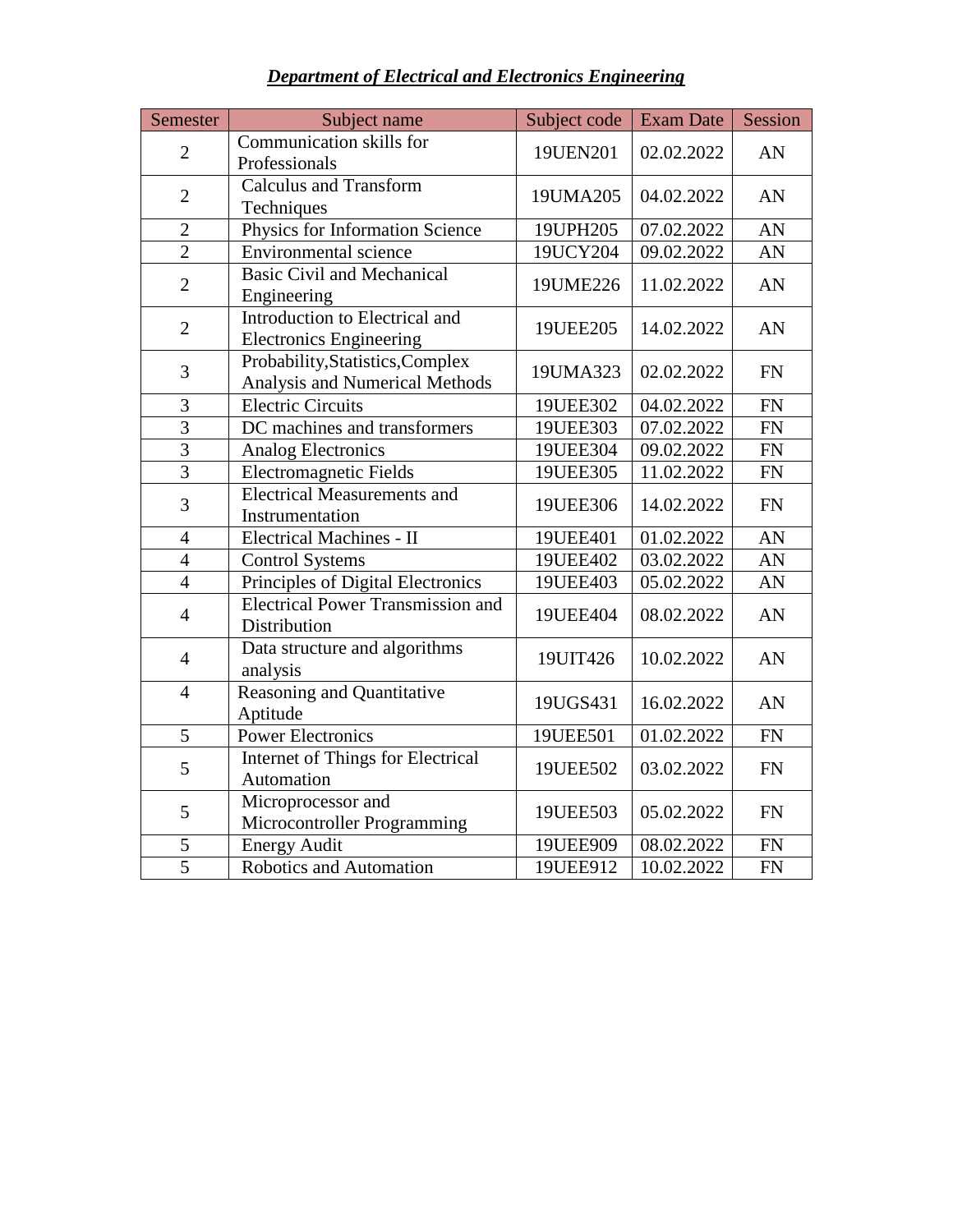| Semester       | Subject name                                          | Subject code | <b>Exam Date</b> | Session   |
|----------------|-------------------------------------------------------|--------------|------------------|-----------|
| $\overline{2}$ | Communication skills for<br>Professionals             | 19UEN201     | 02.02.2022       | AN        |
| $\overline{2}$ | Differential Equations and<br>Complex analysis        | 19UMA203     | 04.02.2022       | AN        |
| $\overline{2}$ | Physics for Information Science                       | 19UPH205     | 07.02.2022       | AN        |
| $\overline{2}$ | <b>Environmental</b> science                          | 19UCY204     | 09.02.2022       | AN        |
| $\overline{2}$ | Introduction to Computer<br>science and Engineering   | 19UCS205     | 11.02.2022       | AN        |
| $\overline{2}$ | Programming using C                                   | 19UCS206     | 14.02.2022       | AN        |
| 3              | Probability, Queuing Theory<br>and Numerical Methods  | 19UMA322     | 02.02.2022       | <b>FN</b> |
| 3              | Data Structures                                       | 19UCS302     | 04.02.2022       | <b>FN</b> |
| $\overline{3}$ | <b>Digital Electronics</b>                            | 19UCS303     | 07.02.2022       | FN        |
| 3              | <b>Object Oriented Programming</b><br>using Java      | 19UCS304     | 09.02.2022       | <b>FN</b> |
| 3              | <b>Operating Systems</b>                              | 19UCS305     | 11.02.2022       | <b>FN</b> |
| $\overline{3}$ | <b>Computer Organization</b>                          | 19UCS306     | 14.02.2022       | <b>FN</b> |
| $\overline{4}$ | <b>Transforms and Discrete</b><br>Mathematics         | 19UMA421     | 01.02.2022       | AN        |
| $\overline{4}$ | Design and Analysis of<br>Algorithms                  | 19UCS403     | 03.02.2022       | AN        |
| $\overline{4}$ | <b>Computer Communications and</b><br><b>Networks</b> | 19UCS402     | 05.02.2022       | AN        |
| $\overline{4}$ | Microprocessors and<br>Microcontrollers               | 19UEC425     | 08.02.2022       | AN        |
| $\overline{4}$ | <b>Database System Concepts</b>                       | 19UCS404     | 10.02.2022       | AN        |
| 5              | Internet and Web Technology                           | 19UCS501     | 01.02.2022       | FN        |
| $\overline{5}$ | <b>Software Engineering Practices</b>                 | 19UCS502     | 03.02.2022       | FN        |
| 5              | <b>Mobile Applications Design</b><br>and Development  | 19UCS503     | 05.02.2022       | <b>FN</b> |
| 5              | Theory of Computation                                 | 19UCS504     | 08.02.2022       | <b>FN</b> |
| $\overline{5}$ | <b>Cyber Security</b>                                 | 19UCS919     | 10.02.2022       | <b>FN</b> |
| $\overline{5}$ | Reasoning and Aptitude                                | 19UGS531     | 16.02.2022       | AN        |

## *Department of Computer Science and Engineering*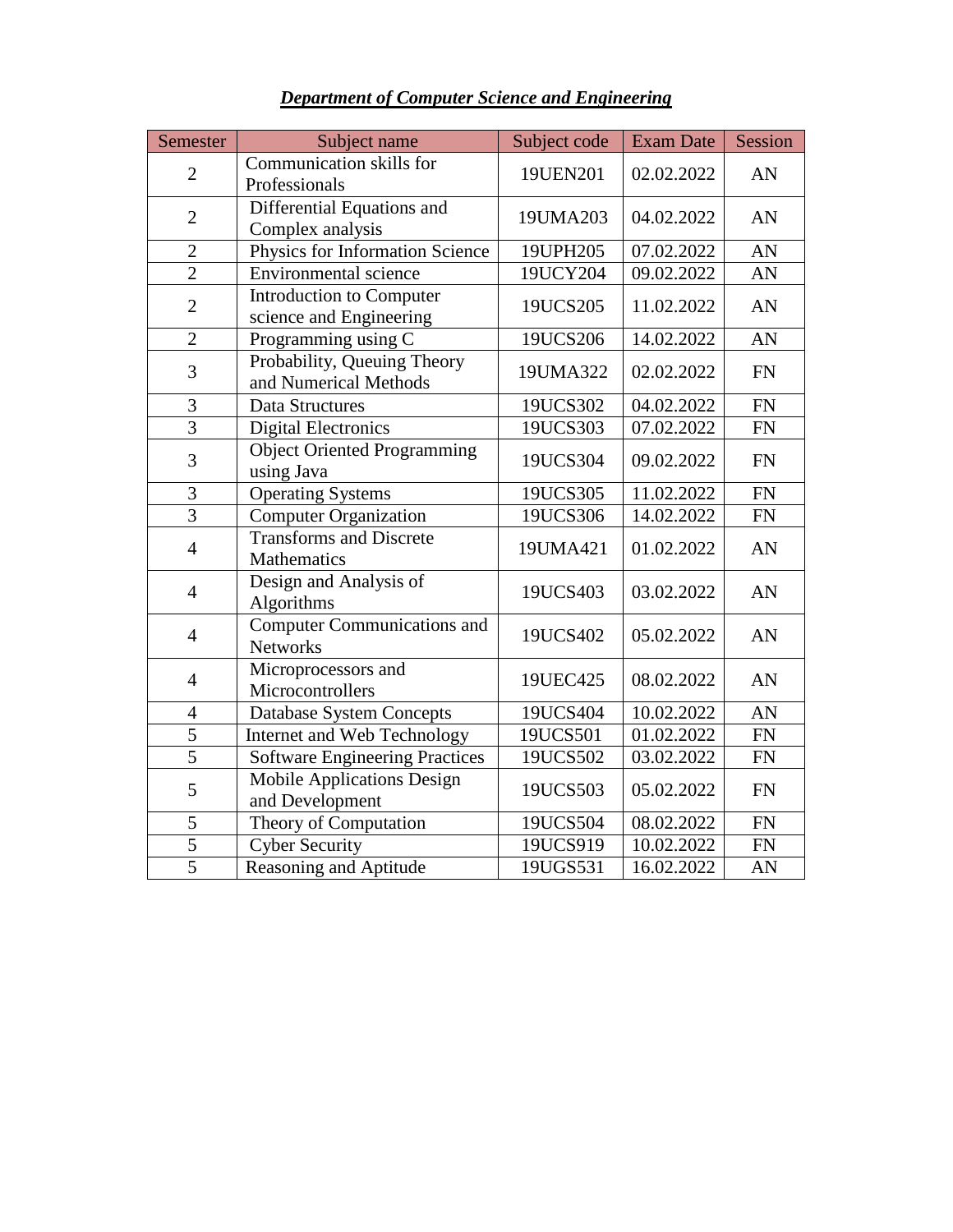| Semester       | Subject name                                                                 | Subject code | <b>Exam Date</b> | Session   |
|----------------|------------------------------------------------------------------------------|--------------|------------------|-----------|
| $\overline{2}$ | Communication skills for<br>Professionals                                    | 19UEN201     | 02.02.2022       | AN        |
| $\overline{2}$ | Differential Equations and<br><b>Complex Analysis</b>                        | 19UMA203     | 04.02.2022       | AN        |
| $\overline{2}$ | Physics for Information<br>Science                                           | 19UPH205     | 07.02.2022       | AN        |
| $\overline{2}$ | Environmental science                                                        | 19UCY204     | 09.02.2022       | AN        |
| $\overline{2}$ | <b>Introduction to Information</b><br>Technology                             | 19UIT206     | 11.02.2022       | AN        |
| $\overline{2}$ | Programming Fundamentals<br>using Python                                     | 19UIT205     | 14.02.2022       | AN        |
| 3              | Probability, Queuing Theory<br>and Numerical methods<br>(Common to CSE & IT) | 19UMA322     | 02.02.2022       | <b>FN</b> |
| 3              | Data structures and Algorithms                                               | 19UIT302     | 04.02.2022       | <b>FN</b> |
| $\overline{3}$ | C Programming                                                                | 19UIT303     | 07.02.2022       | <b>FN</b> |
| 3              | Digital Principles and System<br>Design                                      | 19UIT304     | 09.02.2022       | <b>FN</b> |
| 3              | Principles of Operating Systems                                              | 19UIT305     | 11.02.2022       | <b>FN</b> |
| 3              | <b>Software Engineering</b><br>Methodology                                   | 19UIT306     | 14.02.2022       | <b>FN</b> |
| $\overline{4}$ | <b>Transforms and Discrete</b><br>Mathematics                                | 19UMA421     | 01.02.2022       | AN        |
| $\overline{4}$ | Design Methods and Analysis<br>of Algorithms                                 | 19UIT402     | 03.02.2022       | AN        |
| $\overline{4}$ | <b>Object Oriented Programming</b><br>in $C++$                               | 19UIT403     | 05.02.2022       | AN        |
| $\overline{4}$ | <b>Database Management Systems</b>                                           | 19UIT404     | 08.02.2022       | AN        |
| $\overline{4}$ | Computer Organization and<br>Architecture                                    | 19UIT405     | 10.02.2022       | AN        |
| $\overline{4}$ | Computer Networks                                                            | 19UIT406     | 12.02.2022       | AN        |
| 5              | <b>Object Oriented Programming</b><br><b>Using Python</b>                    | 19UIT501     | 01.02.2022       | <b>FN</b> |
| 5              | <b>Cyber Security Management</b>                                             | 19UIT502     | 03.02.2022       | <b>FN</b> |
| 5              | Mining and Analysis of big data                                              | 19UIT503     | 05.02.2022       | <b>FN</b> |
| 5              | Microprocessor Based System<br>Design                                        | 19UIT504     | 08.02.2022       | FN        |
| 5              | Internet Technology and Web<br>Design                                        | 19UIT902     | 10.02.2022       | <b>FN</b> |
| 5              | <b>Reasoning and Aptitude</b>                                                | 19UGS531     | 16.02.2022       | AN        |

#### *Department of Information Technology*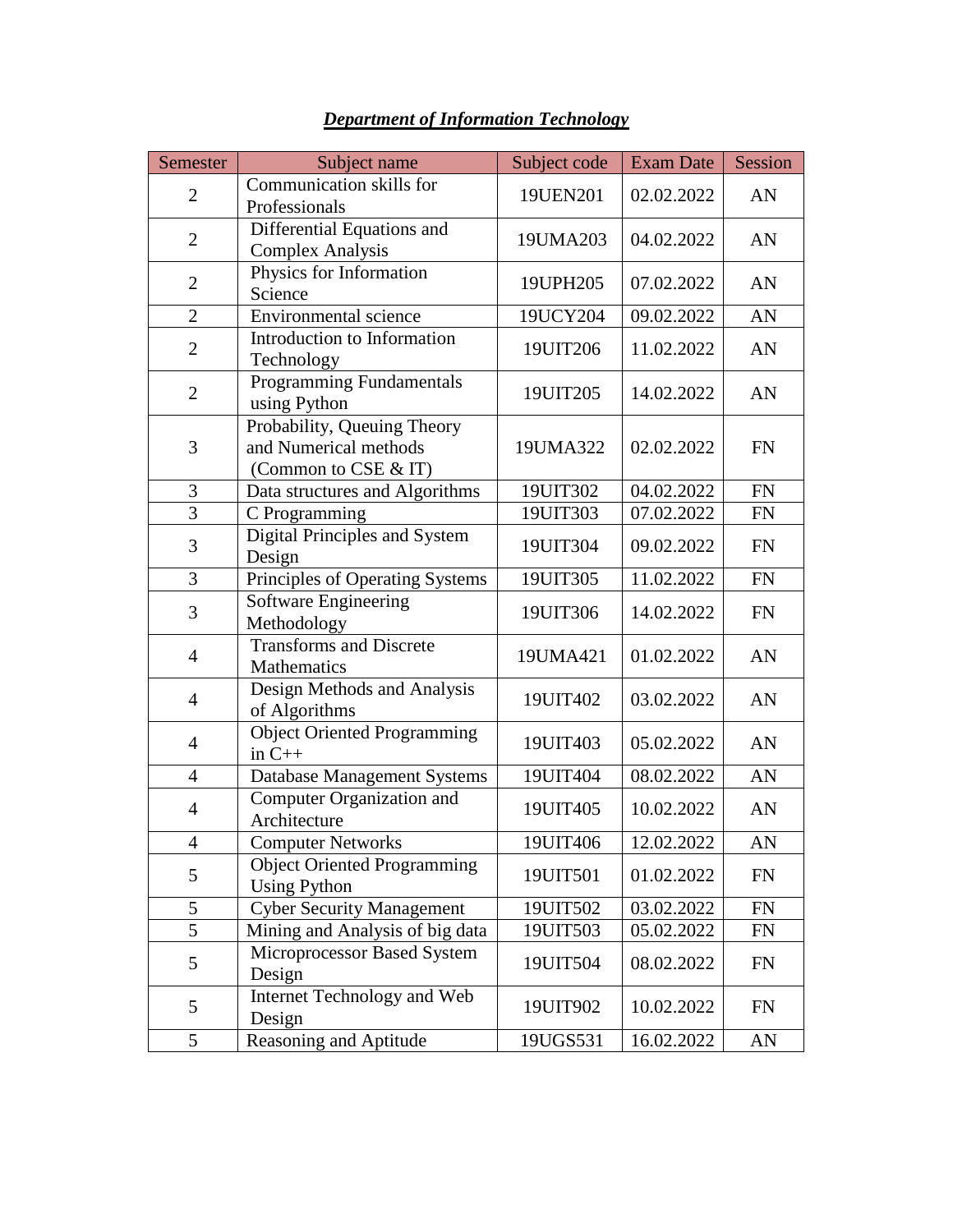| Semester       | Subject name                                                             | Subject code | <b>Exam Date</b> | Session    |
|----------------|--------------------------------------------------------------------------|--------------|------------------|------------|
| $\overline{2}$ | Communication skills for<br>Professionals                                | 19UEN201     | 02.02.2022       | AN         |
| $\overline{2}$ | Calculus, Complex Analysis<br>and Transform techniques                   | 19UMA207     | 04.02.2022       | AN         |
| $\overline{2}$ | Material Physics                                                         | 19UPH203     | 07.02.2022       | AN         |
| $\overline{2}$ | Environmental science                                                    | 19UCY204     | 09.02.2022       | AN         |
| $\overline{2}$ | <b>Introduction to Chemical</b><br>Engineering                           | 19UCH205     | 11.02.2022       | AN         |
| $\overline{2}$ | <b>Basic Electrical and Electronics</b><br>Engineering                   | 19UEE226     | 14.02.2022       | AN         |
| 3              | <b>Transform Techniques and</b><br><b>Partial Differential Equations</b> | 19UMA326     | 02.02.2022       | <b>FN</b>  |
| 3              | Process Chemistry                                                        | 19UCH302     | 04.02.2022       | ${\rm FN}$ |
| $\overline{3}$ | <b>Heat Power Engineering</b>                                            | 19UCH303     | 07.02.2022       | FN         |
| $\overline{3}$ | <b>Fluid Flow Operations</b>                                             | 19UCH304     | 09.02.2022       | ${\rm FN}$ |
| $\overline{3}$ | <b>Chemical Process Calculations</b>                                     | 19UCH305     | 11.02.2022       | ${\rm FN}$ |
| 3              | <b>Engineering Materials for</b><br>Process Industries                   | 19UCH306     | 14.02.2022       | ${\rm FN}$ |
| $\overline{4}$ | Numerical methods                                                        | 19UMA423     | 01.02.2022       | AN         |
| $\overline{4}$ | Chemical engineering<br>Thermodynamics                                   | 19UCH402     | 03.02.2022       | AN         |
| $\overline{4}$ | <b>Heat Transfer</b>                                                     | 19UCH403     | 05.02.2022       | AN         |
| $\overline{4}$ | Mechanical operation                                                     | 19UCH404     | 08.02.2022       | AN         |
| $\overline{4}$ | <b>Chemical process Industries</b>                                       | 19UCH405     | 10.02.2022       | AN         |
| $\overline{4}$ | Mass Transfer -I                                                         | 19UCH406     | 12.02.2022       | AN         |
| $\overline{4}$ | Reasoning and Quantitative<br>Aptitude                                   | 19UGS431     | 16.02.2022       | AN         |
| 5              | Process Economics and<br>Management                                      | 19UCH501     | 01.02.2022       | FN         |
| $\overline{5}$ | Mass Transfer - II                                                       | 19UCH502     | 03.02.2022       | ${\rm FN}$ |
| 5              | <b>Chemical Engineering Reaction</b><br>$\mathbf I$                      | 19UCH503     | 05.02.2022       | ${\rm FN}$ |
| 5              | Petroleum Refining<br>Engineering                                        | 19UCH901     | 08.02.2022       | <b>FN</b>  |
| 5              | <b>Waste Water Treatment and</b><br>Recycling                            | 19UCH910     | 10.02.2022       | <b>FN</b>  |

*Department of Chemical Engineering*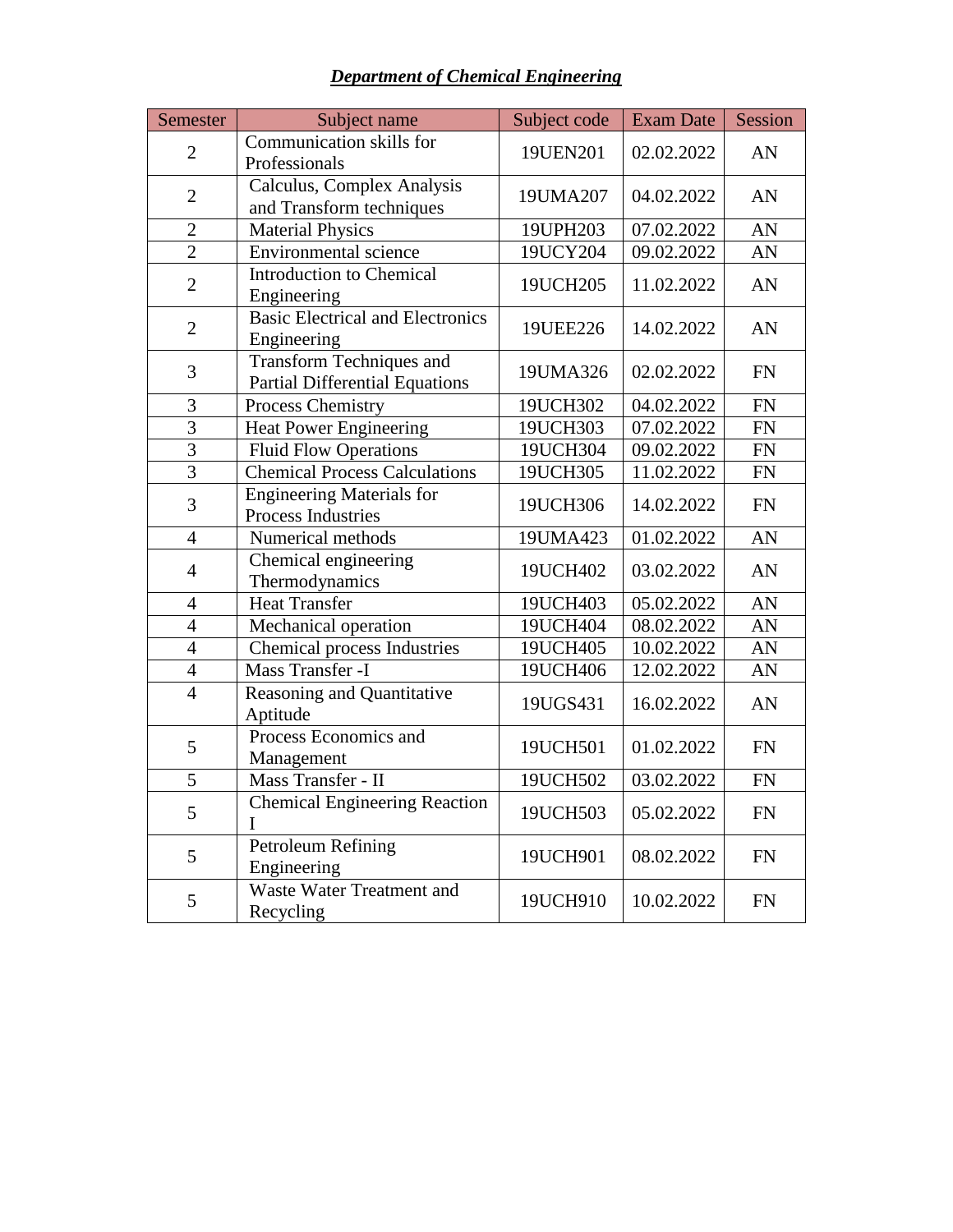| <b>Department of Biomedical Engineering</b> |  |  |
|---------------------------------------------|--|--|
|                                             |  |  |

| Semester       | Subject name                                                                                               | Subject code | <b>Exam Date</b> | Session   |
|----------------|------------------------------------------------------------------------------------------------------------|--------------|------------------|-----------|
| $\overline{2}$ | Communication skills for<br>Professionals                                                                  | 19UEN201     | 02.02.2022       | AN        |
| $\overline{2}$ | Calculus, Complex Analysis<br>and Transform techniques                                                     | 19UMA207     | 04.02.2022       | AN        |
| $\overline{2}$ | <b>Green Physics</b>                                                                                       | 19UPH207     | 07.02.2022       | AN        |
| $\overline{2}$ | Environmental science                                                                                      | 19UCY204     | 09.02.2022       | AN        |
| $\overline{2}$ | <b>Introduction to Biomedical</b><br>Engineering                                                           | 19UBM205     | 11.02.2022       | AN        |
| $\overline{2}$ | Electrical circuits and<br>Measurements                                                                    | 19UBM206     | 14.02.2022       | AN        |
| 3              | <b>Transform Techniques and</b><br><b>Partial Differential Equations</b><br>(Common to AGRI, CHE &<br>BME) | 19UMA326     | 02.02.2022       | <b>FN</b> |
| 3              | Human Anatomy and Physiology                                                                               | 19UBM302     | 04.02.2022       | <b>FN</b> |
| 3              | Biochemistry                                                                                               | 19UBM303     | 07.02.2022       | <b>FN</b> |
| 3              | Biomedical Instrumentation                                                                                 | 19UBM304     | 09.02.2022       | <b>FN</b> |
| 3              | Semiconductor Devices and<br>Circuits                                                                      | 19UBM305     | 11.02.2022       | <b>FN</b> |
| 3              | <b>Sensors and Measuring</b><br>Techniques                                                                 | 19UBM306     | 14.02.2022       | <b>FN</b> |
| $\overline{4}$ | Probability and Inferential<br><b>Statistics</b>                                                           | 19UMA424     | 01.02.2022       | AN        |
| $\overline{4}$ | Analog and Digital Integrated<br>Circuits                                                                  | 19UBM402     | 03.02.2022       | AN        |
| $\overline{4}$ | <b>Medical Physics</b>                                                                                     | 19UBM403     | 05.02.2022       | AN        |
| $\overline{4}$ | Principles of Signals and<br><b>Systems</b>                                                                | 19UBM404     | 08.02.2022       | AN        |
| $\overline{4}$ | Pathology and Microbiology                                                                                 | 19UBM405     | 10.02.2022       | AN        |
| $\overline{4}$ | Diagnostic and Therapeutic<br>Equipment's $- I$                                                            | 19UBM406     | 12.02.2022       | AN        |
| 5              | Microprocessor and<br>Microcontroller                                                                      | 19UBM501     | 01.02.2022       | <b>FN</b> |
| 5              | Diagnostic and Therapeutic<br>Equipment's -II                                                              | 19UBM502     | 03.02.2022       | <b>FN</b> |
| 5              | Bio control System                                                                                         | 19UBM503     | 05.02.2022       | <b>FN</b> |
| 5              | Principles of Digital Signal<br>Processing                                                                 | 19UBM504     | 08.02.2022       | <b>FN</b> |
| 5              | Rehabilitation Engineering and<br>Robotics                                                                 | 19UBM917     | 10.02.2022       | <b>FN</b> |
| 5              | Principles of Tissue<br>Engineering                                                                        | 19UBM903     | 10.02.2022       | <b>FN</b> |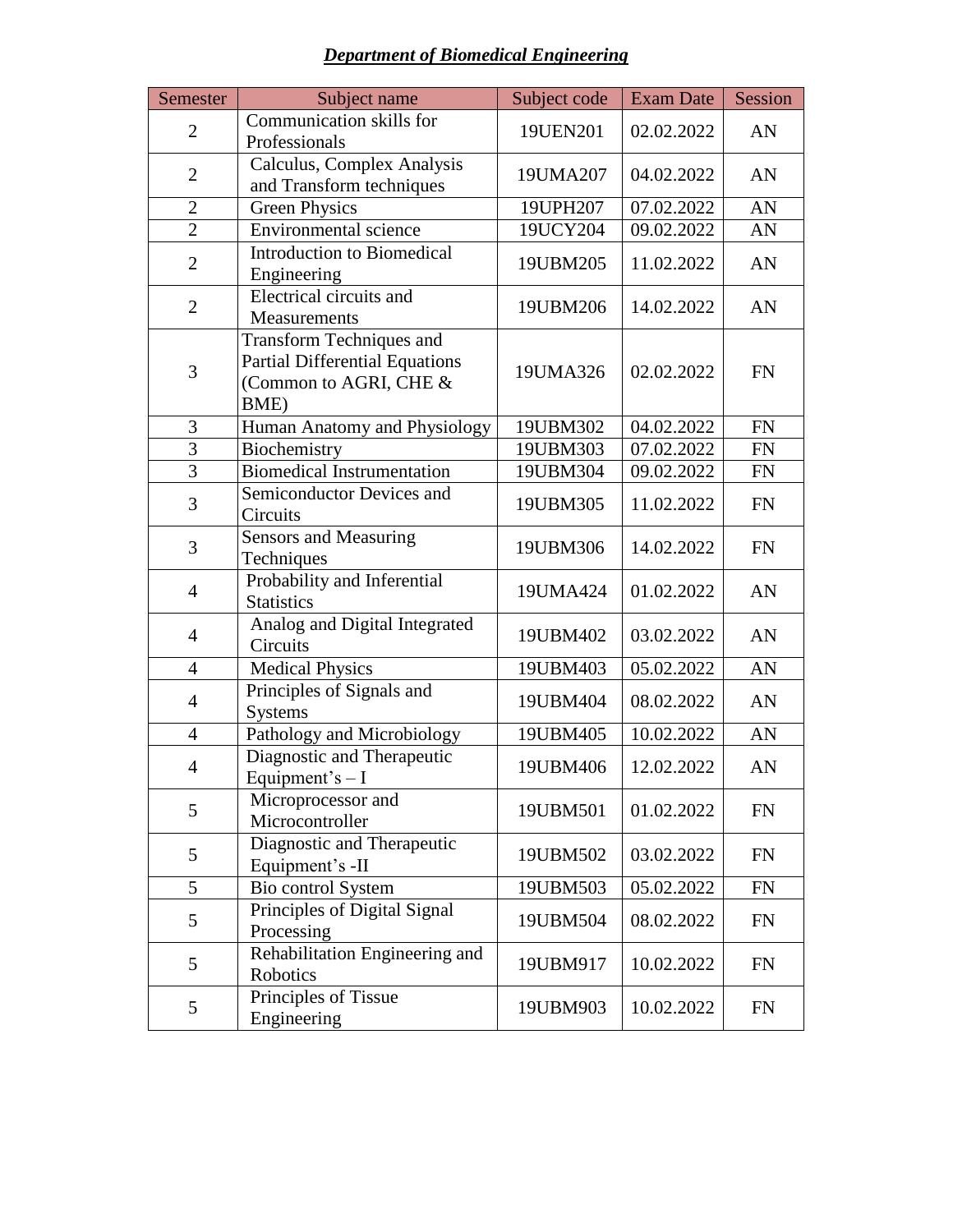## *Department of Agriculture Engineering*

| Semester       | Subject name                                                         | Subject code | <b>Exam Date</b> | Session   |
|----------------|----------------------------------------------------------------------|--------------|------------------|-----------|
| $\overline{2}$ | Communication skills for<br>Professionals                            | 19UEN201     | 02.02.2022       | AN        |
| $\overline{2}$ | Calculus, Complex Analysis and<br>Transform techniques               | 19UMA207     | 04.02.2022       | AN        |
| $\overline{2}$ | <b>Green Physics</b>                                                 | 19UPH207     | 07.02.2022       | AN        |
| $\overline{2}$ | Environmental science                                                | 19UCY204     | 09.02.2022       | AN        |
| $\overline{2}$ | Introduction to Agriculture<br>Engineering                           | 19UAG201     | 11.02.2022       | AN        |
| $\overline{2}$ | <b>Basic Electrical and Electronics</b><br>Engineering               | 19UEE226     | 14.02.2022       | AN        |
| 3              | Transforms Techniques and<br><b>Partial Differential Equations</b>   | 19UMA326     | 02.02.2022       | <b>FN</b> |
| 3              | Unit Operations in Agricultural<br>Processing                        | 19UAG302     | 04.02.2022       | <b>FN</b> |
| 3              | <b>Fundamentals of Engineering</b><br>Mechanics                      | 19UAG303     | 07.02.2022       | FN        |
| 3              | Fundamentals of Theory of<br>Machines                                | 19UAG304     | 09.02.2022       | <b>FN</b> |
| 3              | Fluid Mechanics and Open<br><b>Channel Hydraulics</b>                | 19UAG305     | 11.02.2022       | <b>FN</b> |
| 3              | Principles and Practices of crop<br>Production                       | 19UAG306     | 14.02.2022       | <b>FN</b> |
| $\overline{4}$ | Probability, Statistics and<br><b>Numerical Methods</b>              | 19UMA425     | 01.02.2022       | AN        |
| $\overline{4}$ | <b>Tractor and Power Units</b>                                       | 19UAG402     | 03.02.2022       | AN        |
| $\overline{4}$ | Soil and Water Conservation<br>Engineering                           | 19UAG403     | 05.02.2022       | AN        |
| $\overline{4}$ | Refrigeration and Air<br>Conditioning for Agriculture<br>Engineering | 19UAG404     | 08.02.2022       | AN        |
| $\overline{4}$ | Surveying and Leveling                                               | 19UAG405     | 10.02.2022       | AN        |
| $\overline{4}$ | Object Oriented Programming in<br>Python                             | 19UIT427     | 12.02.2022       | AN        |
| $\overline{4}$ | Reasoning and Quantitative<br>Aptitude                               | 19UGS431     | 16.02.2022       | AN        |
| 5              | Irrigation and Drainage<br>Engineering                               | 19UAG501     | 01.02.2022       | FN        |
| 5              | <b>Agricultural Farm Machinery</b>                                   | 19UAG502     | 03.02.2022       | FN        |
| $\overline{5}$ | Micro Irrigation System                                              | 19UAG503     | 05.02.2022       | <b>FN</b> |
| $\overline{5}$ | Drying and Storage Engineering                                       | 19UAG911     | 08.02.2022       | <b>FN</b> |
| 5              | Design and Construction of<br>Green house                            | 19UAG907     | 10.02.2022       | <b>FN</b> |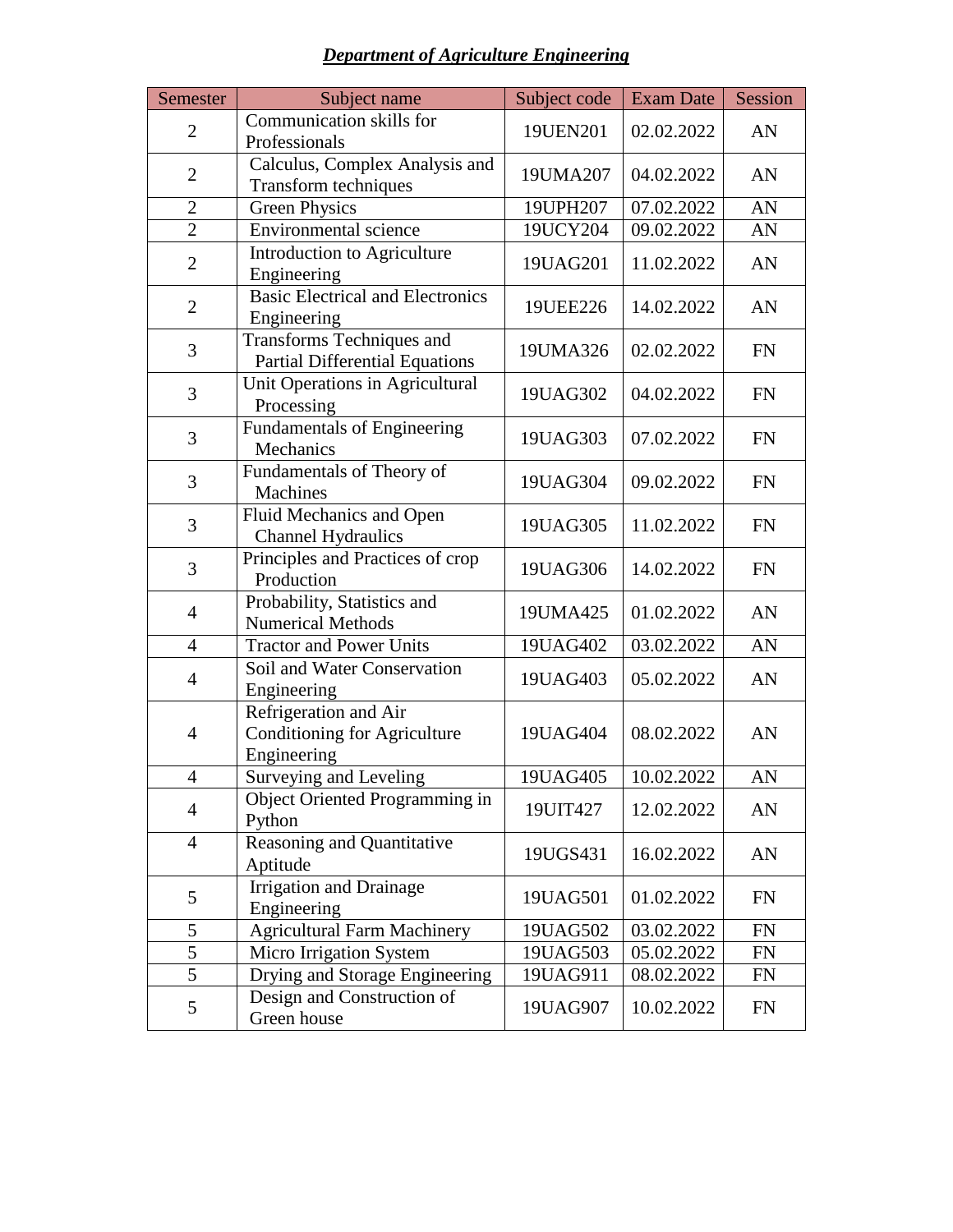# *Department of Computer Science and Business Systems*

| Semester       | Subject name                                             | Subject code | <b>Exam Date</b> | Session   |
|----------------|----------------------------------------------------------|--------------|------------------|-----------|
| $\overline{2}$ | Business Communication & Value<br>Science - II           | 19UEN202     | 02.02.2022       | AN        |
| $\overline{2}$ | Linear algebra and Numerical<br>techniques               | 19UMA208     | 04.02.2022       | AN        |
| 2              | <b>Statistical methods</b>                               | 19UMA209     | 07.02.2022       | AN        |
| $\overline{2}$ | Environmental science                                    | 19UCY204     | 09.02.2022       | AN        |
| $\overline{2}$ | Introduction to Data structures and<br>algorithms        | 19UCB206     | 11.02.2022       | AN        |
| $\overline{2}$ | Principles of Electronics<br>engineering                 | 19UEC229     | 14.02.2022       | AN        |
| 3              | <b>Discrete Mathematics and Calculus</b>                 | 19UMA327     | 02.02.2022       | <b>FN</b> |
| 3              | <b>Business Communication and</b><br>Value Science - III | 19UEN301     | 04.02.2022       | <b>FN</b> |
| 3              | <b>Computational Statistics</b>                          | 19UCB303     | 07.02.2022       | <b>FN</b> |
| 3              | <b>Object Oriented Programming</b>                       | 19UCB304     | 09.02.2022       | <b>FN</b> |
| 3              | <b>Operating Systems Concepts</b>                        | 19UCB305     | 11.02.2022       | <b>FN</b> |
| 3              | <b>Computer Organization</b><br>Architecture             | 19UCB306     | 14.02.2022       | <b>FN</b> |

## *Department of Biotechnology*

| Semester       | Subject name                                               | Subject code | <b>Exam Date</b> | <b>Session</b> |
|----------------|------------------------------------------------------------|--------------|------------------|----------------|
| $\overline{2}$ | Communication skills for<br>Professionals                  | 19UEN201     | 02.02.2022       | AN             |
| $\overline{2}$ | Calculus, Complex Analysis<br>and Transform techniques     | 19UMA207     | 04.02.2022       | AN             |
| $\overline{2}$ | <b>Biomaterial physics</b>                                 | 19UPH204     | 07.02.2022       | AN             |
| $\overline{2}$ | <b>Environmental science</b>                               | 19UCY204     | 09.02.2022       | AN             |
| $\overline{2}$ | Microbiology                                               | 19UBT205     | 11.02.2022       | AN             |
| $\overline{2}$ | Principles of Biochemistry                                 | 19UBT206     | 14.02.2022       | AN             |
| 3              | Transform techniques and<br>partial differential equations | 19UMA326     | 02.02.2022       | <b>FN</b>      |
| 3              | Stoichiometry                                              | 19UBT302     | 04.02.2022       | <b>FN</b>      |
| 3              | Instrumental methods of<br>analysis                        | 19UBT303     | 07.02.2022       | <b>FN</b>      |
| 3              | Applied thermodynamics for<br>Biotechnologists             | 19UBT304     | 09.02.2022       | <b>FN</b>      |
| 3              | Principles of genetics                                     | 19UBT305     | 11.02.2022       | <b>FN</b>      |
| 3              | Biochemical metabolism                                     | 19UBT306     | 14.02.2022       | <b>FN</b>      |